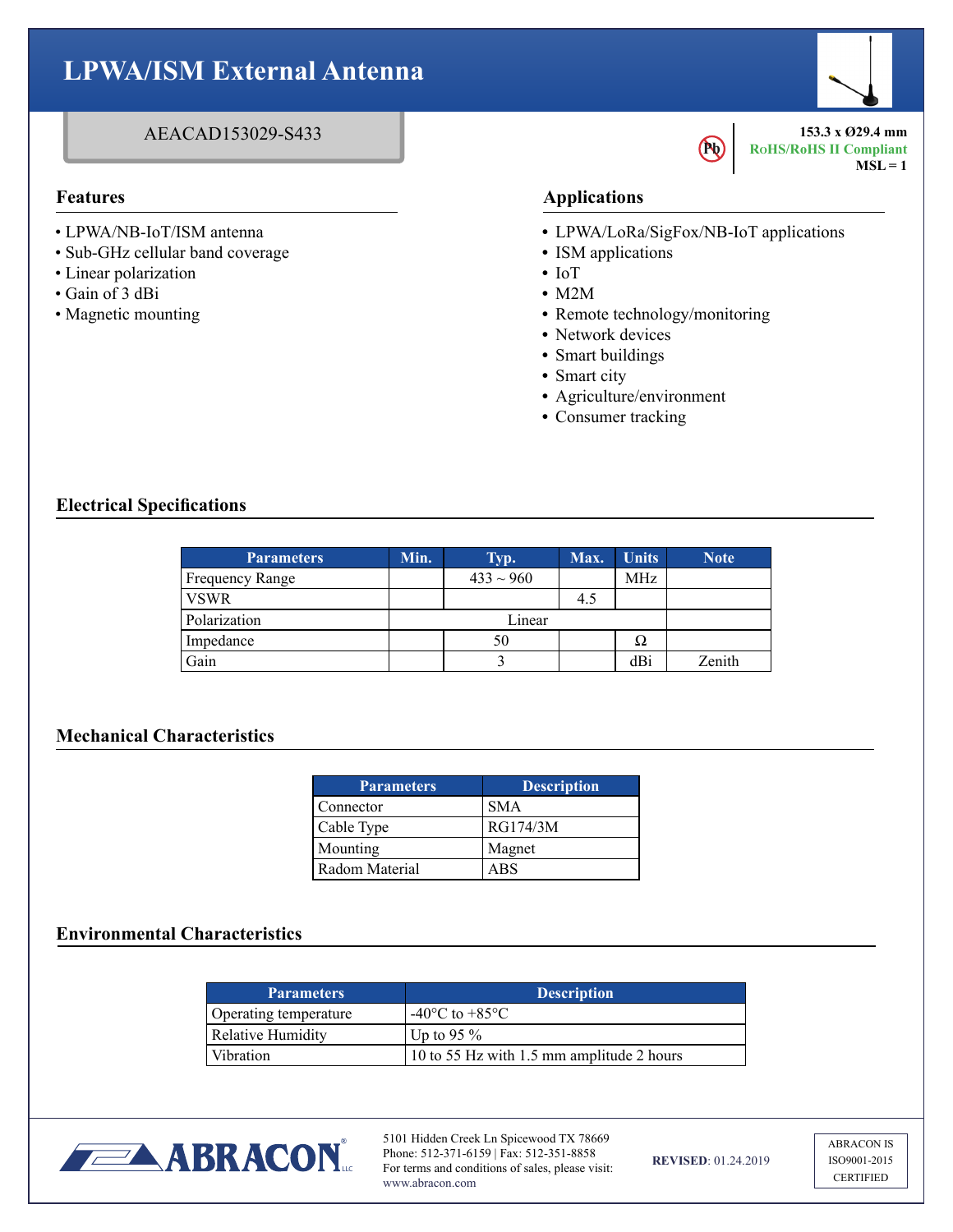

5101 Hidden Creek Ln Spicewood TX 78669 Phone: 512-371-6159 | Fax: 512-351-8858 For terms and conditions of sales, please visit: www.abracon.com

**REVISED**: 01.24.2019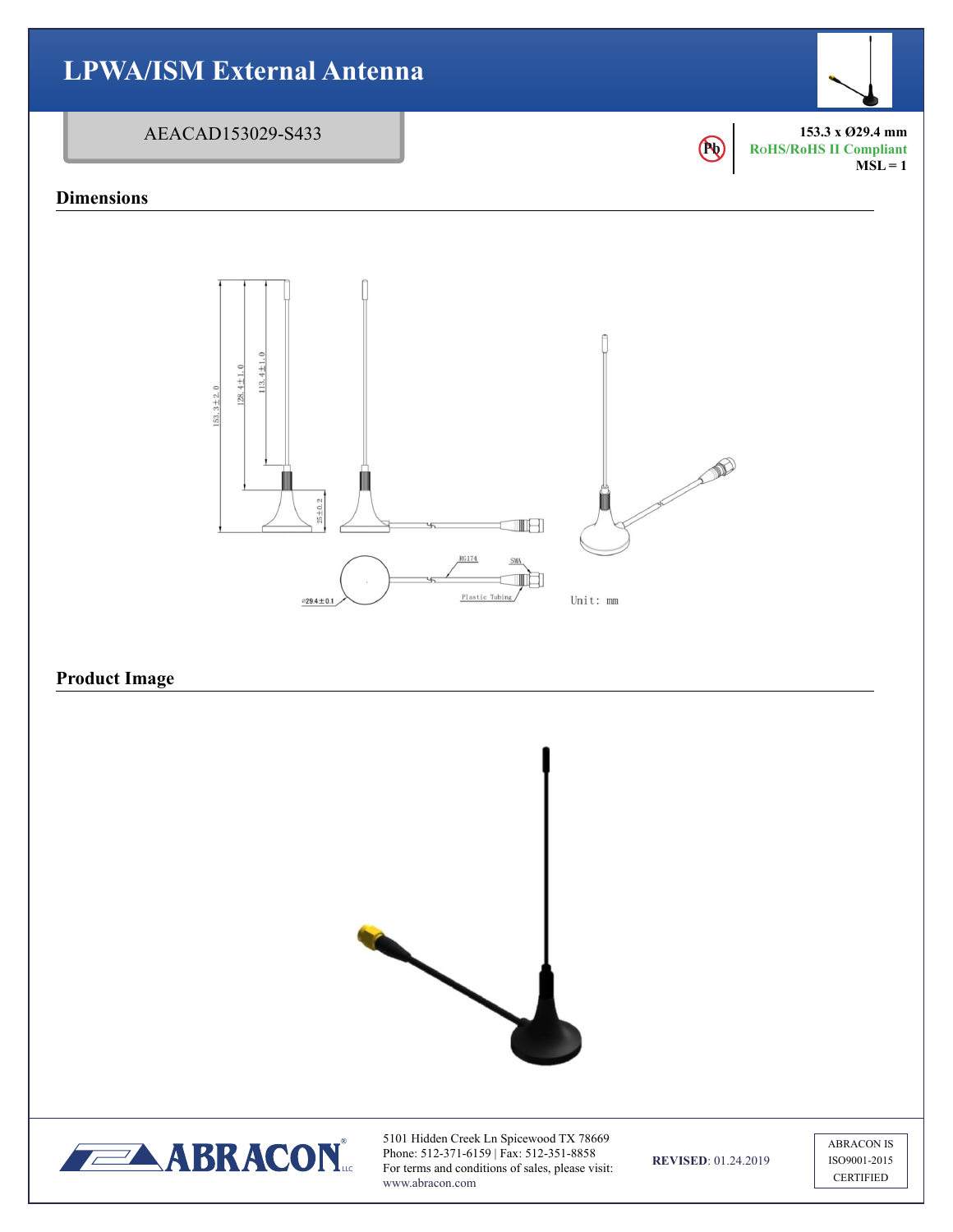

**ATTENTION:** Abracon LLC's products are COTS – Commercial-Off-The-Shelf products; suitable for Commercial, Industrial and, where designated, Automotive Applications. Abracon's products are not specifically designed for Military, Aviation, Aerospace, Life-dependent Medical applications or any application requiring high reliability where component failure could result in loss of life and/or property. For applications requiring high reliability and/or presenting an extreme operating environment, written consent and authorization from Abracon LLC is required. Please contact Abracon LLC for more information.



5101 Hidden Creek Ln Spicewood TX 78669 Phone: 512-371-6159 | Fax: 512-351-8858 For terms and conditions of sales, please visit: www.abracon.com

**REVISED**: 01.24.2019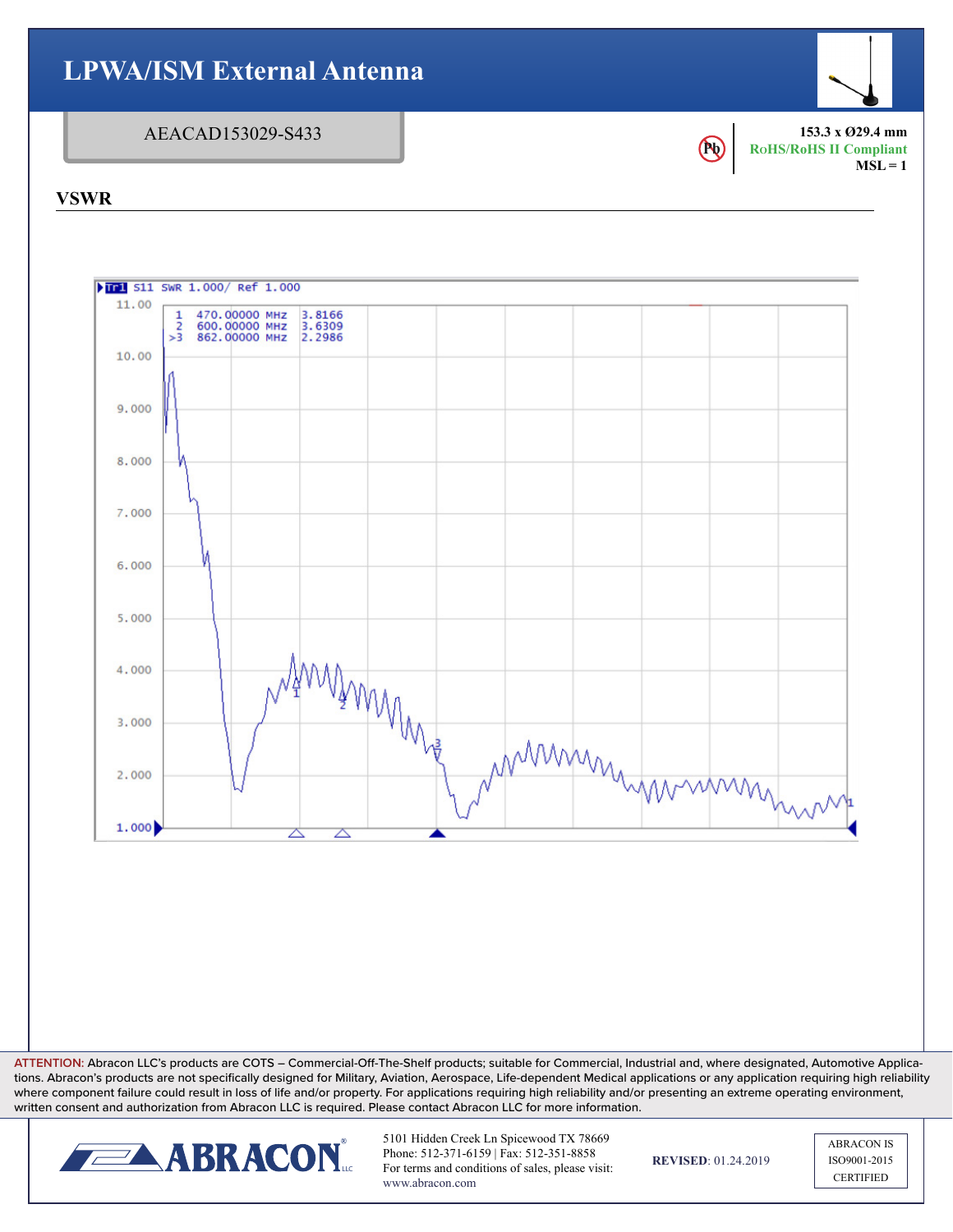

| <b>Frequency (MHz)</b> | <b>Efficiency</b> | Gain (dBi) |
|------------------------|-------------------|------------|
|                        | በ 37              |            |
| 600                    |                   |            |
|                        | 045               |            |

#### **Packaging**

The carton weighs 13 kg and has 200 pieces in a dimension of 70 x 32 x 15.5 cm.



5101 Hidden Creek Ln Spicewood TX 78669 Phone: 512-371-6159 | Fax: 512-351-8858 For terms and conditions of sales, please visit: www.abracon.com

**REVISED**: 01.24.2019